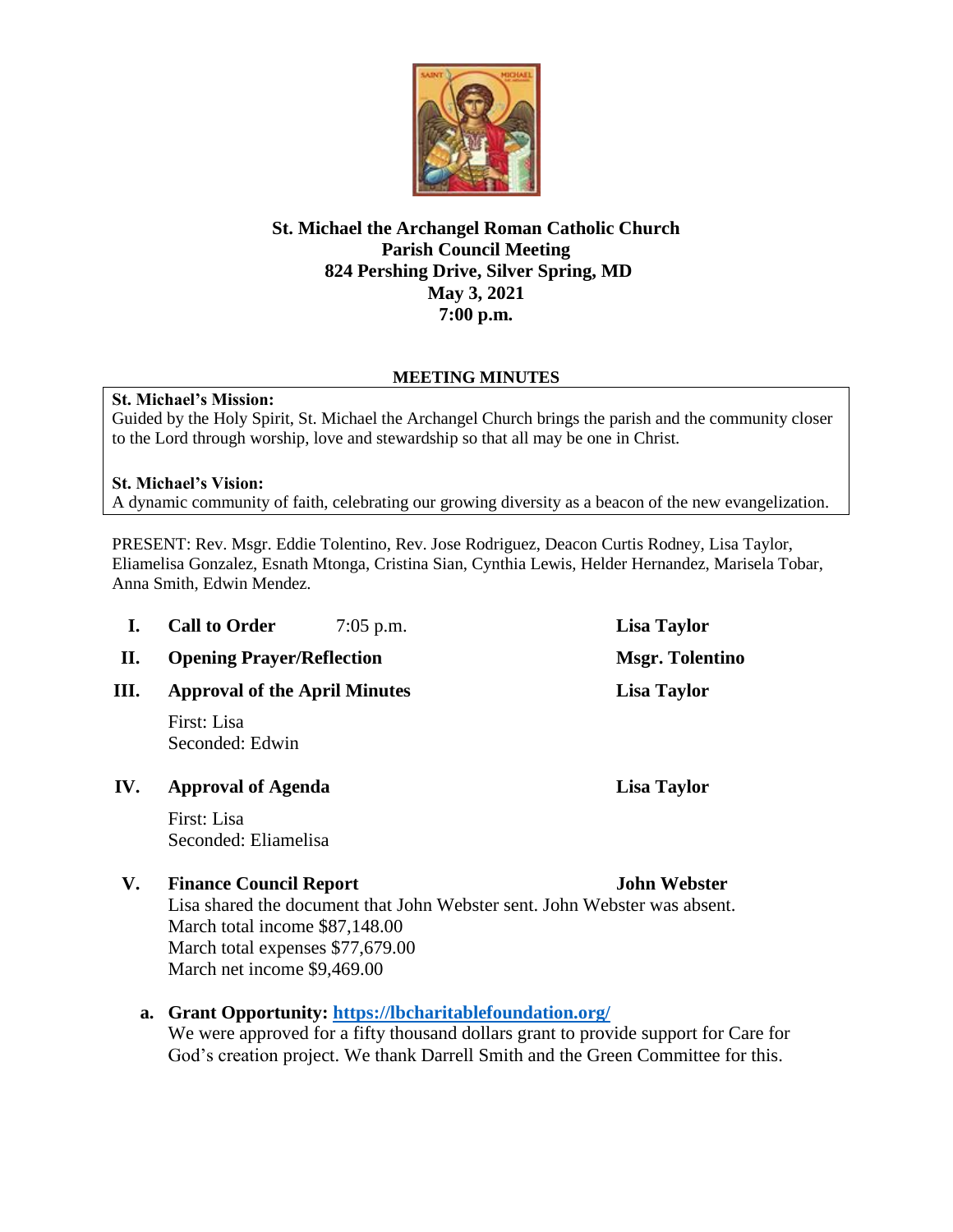### **VI. Hispanic Committee Report Helder Hernandez**

Members of the Hispanic Committee joined a webinar on Caring for God's creation for the month of April.

## **VII.** 7 Principles Service **Lisa Taylor**

**a. Life and Dignity of the Human Person (Lisa Taylor)** Lisa asked the members that we think about how can we support our parishioners when they are in need. How to help with crisis of evictions.

- **b. Call to Family, Community and Participation (Edwin Mendez)** None
- **c. Rights and Responsibilities (Marisela Tobar)** None

## **d. Option for the Poor and Vulnerable (Anna Smith)**

## **1. Reaching out Parishioners in Need**

Lisa will meet with Anna Smith to talk about this.

Anna reminded everyone as well about the Native Plants give away. May 9 from 2pm to 6pm at the parking lot of the Parish Center.

## **e. Dignity of Work and the Rights of Workers (John Webster)** None

### **f. Solidarity (Cristina Sian)**

Sharefood Network – a Catholic Charities representative would like to donate food packages to the parish. Lisa will be meeting with Christina sometime this week to follow up on this. They will inform PC on updates.

### **Asian Pacific islander heritage month**

Each week we will have an article on the history and highlights about Asian Americans and pacific islanders. Please take a moment to read them.

There will also be an Anti-Asian racism panel discussions on May  $20<sup>th</sup>$ Tony Calaro, Christina, Pan Hu are the guests for this webinar. Facilitator: Victor Henriquez

Marian pilgrimage celebration happened on May 1 at St. Michael's. Monsignor Tolentino was the main celebrant and homilist. This was a successful event. Many Asian Americans and pacific islanders joined both in person and online.

# **g. Care for God's Creation (Vacant)**

**1. St. Michael's Green Team Maryland Native Plant Giveaway, (May 8, 2 pm - 6 pm**

Please sign-up to get your plants.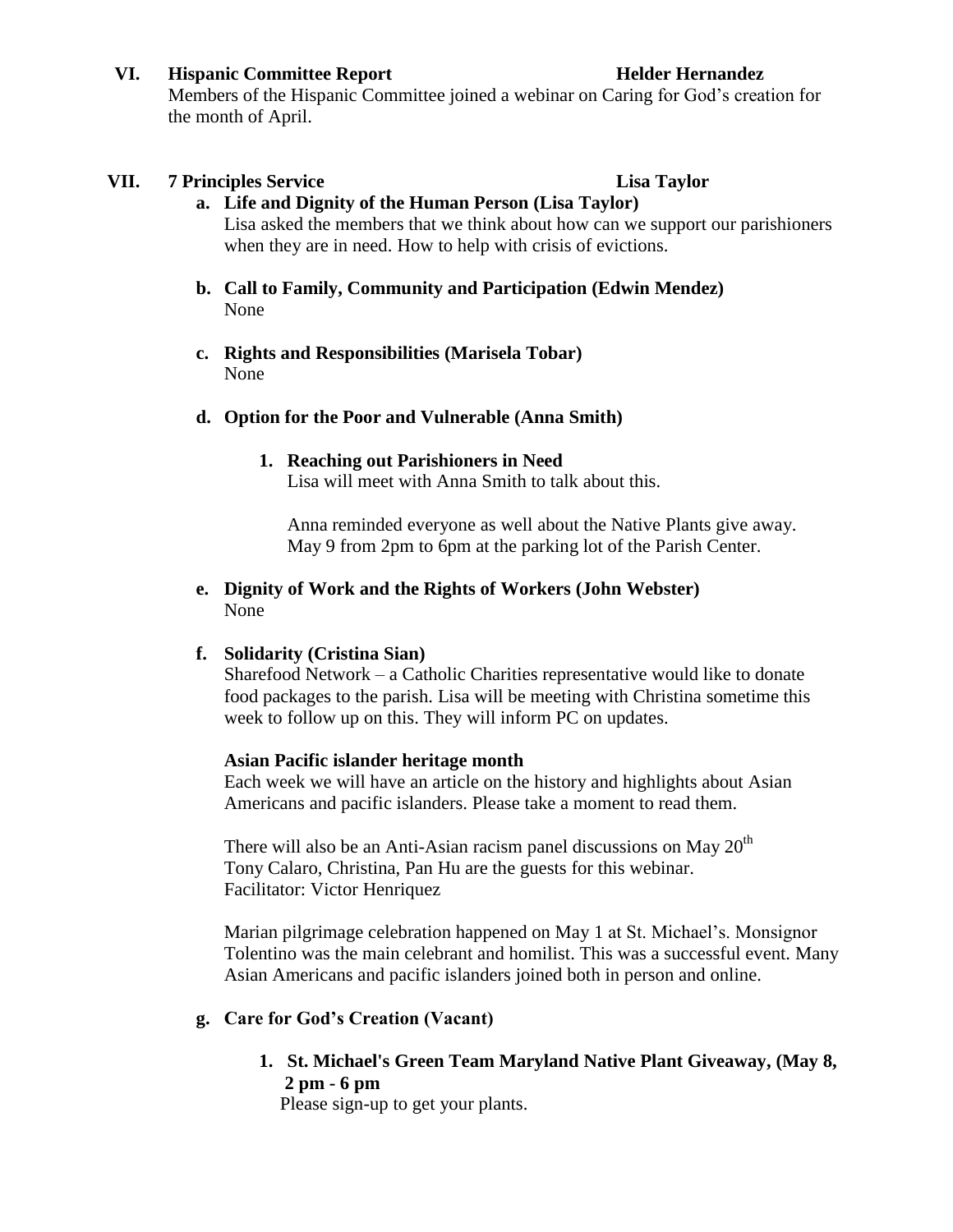On a separate note - We need to have a meeting for each Vitality for updates and to check on how are we doing. Parish Council members will send email to Cindy to schedule meetings on Monsignor's calendar. We also need to look at the ministry list to make sure names, emails and phone numbers are correct.

Cynthia Lewis will select the option for poor and vulnerable for the Catholic Social Teaching principle.

Lisa asks Cynthia to email her to let her know the vitality.

## **VIII. Administrative Matters Lisa Taylor**

- **a. Articles for the Parish Times -** For the month of may, we need to do an article to talk about the Sodality events & one about Asian Marian Pilgrimage, and Confirmation.
- **b. Calling Campaign, Status & Sharing Results –** Thank you to all the members for making the phone calls to parishioners.
- **c. Bookcase in the Vestibule for Religious Materials –** Mary Ann Robertson presented the idea to be brought to the parish council to see if we can have a bookshelf for religious materials in the vestibule of the church. Esnath mentions that we need to be careful with pandemic and brochure materials. Christina commented that she can bring materials if approved. Lisa asks: What about our Care for God's creation with having less paper or booklets to take care of the environment? Monsignor asks: Do people still read materials or they do it online? Cynthia: Who will maintain the bookshelf? Also, vestibule area is not so big.
- d. **Mother's Day Action – Flower Dissemination –**Have Parish Council members to distribute – Members do not feel comfortable with coming to distribute flowers. All members have issues or are not available. Knights are planning on giving carnations. Monsignor will contact them to see how will it be distribute it. Monsignor asks parish council members if they have ideas about flower distribution to send to him by Wednesday, May 5.
- **e. Recruitment for Parish Council 2021-2022 –** Lisa asks PC members to bring ideas about new members to join the Parish Council. We need to seriously think about this on how to recruit and get new members for the year 2021-2022.
- **f. Sodality Announcements:** Big thank you for all the support received for the virtual Sodality Communion Brunch. Event was a success. Cynthia reminds that Sodality will have the three week series "On fire with Jesus" and asks if PC members can do outreach to Young Adults to invite them – Fr. Sass will be the speaker.

There will be a Sodality Retreat on May 15 from 8am to 10am. All PC members are invited to attend.

Deacon Curtis Rodney will present a report on the ministries that he have met with for June's meeting.

**g. Upcoming Meeting Schedule 1. June 7, 2021**